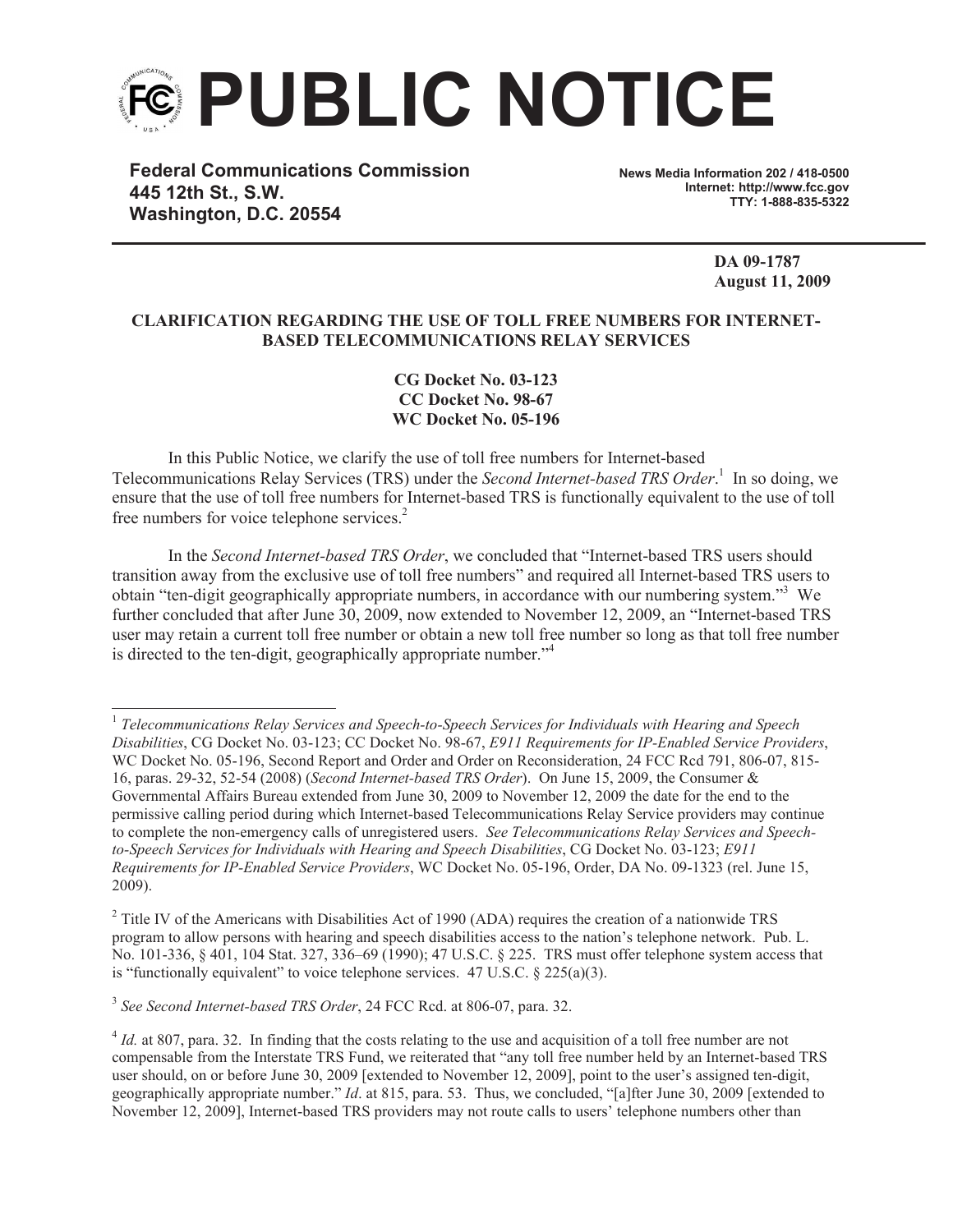We now clarify that the requirement that an Internet-based TRS user's "toll free number be directed to the ten-digit, geographically appropriate number"<sup>5</sup> means that a user's toll free number must be directed to the user's ten-digit geographic number in the Service Management System (SMS)/800 database,<sup>6</sup> and not in the Internet-based TRS numbering directory.<sup>7</sup> Thus, as of November 12, 2009, any toll free number retained or acquired by Internet-based TRS users must be directed to their ten-digit geographic number in the SMS/800 database. Toll free numbers and ten-digit geographic numbers should not be directed to the same Uniform Resource Identifier (URI)<sup>8</sup> in the Internet-based TRS numbering directory. At a user's request, Internet-based TRS providers are permitted to assign a toll free number along with a ten-digit geographic number to an Internet-based TRS user only so long as that toll free number points to the user's assigned ten-digit number in the SMS/800 database.

Directing Internet-based TRS users' toll free numbers to their ten-digit geographic numbers in the SMS/800 database is functionally equivalent to the use of toll free numbers by voice telephone users. As we explained in the *Second Internet-based TRS Order*, it is consistent with the goal of functional equivalency that Internet-based TRS users can acquire and use toll free numbers in a manner that is comparable to the manner in which voice telephone users can acquire and use such numbers.<sup>9</sup> Internet-

their ten-digit, geographically appropriate numbers that have been associated with the users in the numbering database." *Id*.

5 *See id.* at 807, para. 32.

<sup>6</sup> The SMS/800 database is the centralized database for all toll free numbers in the North American Numbering Plan (NANP) along with the electronic records for those numbers. *See Toll-Free Service Access Codes*, CC 95- 155, Order on Reconsideration, 22 FCC Rcd 22188, 22188-89, paras. 2-3 (2007) (describing the toll free number administration system).

<sup>7</sup> The Internet-based TRS numbering directory is the central numbering directory mechanism, created pursuant to our prior orders, "that maps the Internet-based TRS user's ten-digit NANP telephone number to the current Internet address of his or her end device." *See Second Internet-based TRS Order*, 24 FCC Rcd. at 794, para. 6. Likewise, our statement that "any toll free number held by an Internet-based TRS user should . . . point to the user's assigned ten-digit, geographically appropriate number," *see id.* at 815, para. 5, means that the toll free number must point to the ten-digit geographic number in the SMS/800 database, not the Internet-based TRS numbering directory.

<sup>8</sup> Internet-based TRS providers must provision routing information to the Internet-based TRS numbering directory on behalf of their registered users in the form of a URI. *See id.* at 791, para. 6. As we have explained, "[a]t its simplest, a URI specifies both how (the protocol) and where (the address) to access a resource on the Internet." *See Telecommunications Relay Services and Speech-to-Speech Services for Individuals with Hearing and Speech Disabilities*, CG Docket No. 03-123; *E911 Requirements for IP-Enabled Service Providers*, WC Docket No. 05- 196, Report and Order and Further Notice of Proposed Rulemaking, 23 FCC Rcd 11591, 11612 n.132. (2008) (*First Internet-based TRS Order*). For Video Relay Service (VRS) devices, the URI "must contain information other than a user's [Internet Protocol (IP)] address (*e.g.*, a device-specific protocol identifier and, in some instances, a non-standard port number)." *Id.* at 11612-13, para. 51. For purposes of the Internet-based TRS numbering directory, we note that URI uniqueness is defined solely by the combination of the URI scheme (either "H323" or "SIP"), the user's IP address, and the port number, and does not include optional user information that may be provided as part of generic URI syntax. We remind providers that if multiple ten-digit geographic telephone numbers are assigned to a single URI, made up of a VRS device's URI scheme, IP address, and port number, "they must all be provided by a single Internet-based TRS provider . . . [who] is responsible for managing the Registered Location information associated with that URI." *Second Internet-based TRS Order*, 24 FCC Rcd at 812, para. 44. Having properly updated Registered Location information serves a critical public safety goal of these proceedings. *See id.* ("This requirement will reduce the likelihood of conflicting Registered Location information for the same URI.").

9 *See Second Internet-based TRS Order*, 24 FCC Rcd at 807, 815 paras. 32, 53.